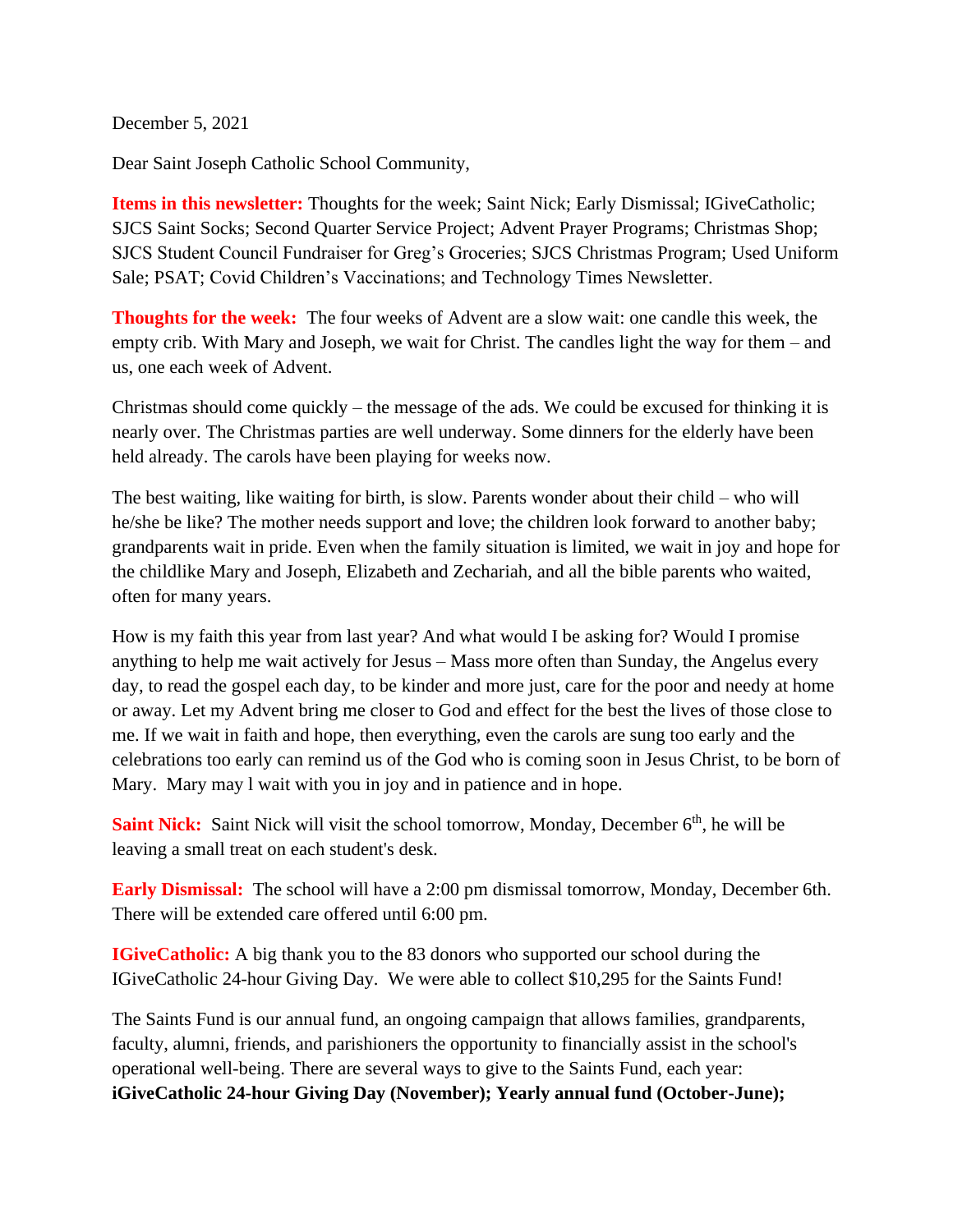**Midlands Gives Community Giving day (May).** The school applies the Saints Fund monies to the area(s) of greatest need within Saint Joseph Catholic School. This year, we are hoping to raise enough to begin a major overhaul of our playground equipment. The funds raised during IGiveCatholic are a great start on that goal - we are blessed by the support of so many!

**SJCS Saint Socks:** Our PTO is hosting a new fundraiser this year offering Saint Joseph's spirit socks. Each pair is \$15, and the socks will be allowed to be worn with students' daily uniforms and during basketball games. Pre-order is now open using the link below and will be available through the end of the day today, December 5<sup>th</sup>. Help support our school with Saints Socks! <https://stjosephschoolsocks.itemorder.com/>

**Second Quarter Service Project:** For our 2<sup>nd</sup> quarter service project, we are collecting food for Greg's Groceries, an initiative started by Columbia, SC non-profit Serve & Connect. In 2015, Serve & Connect was founded by 1<sup>st</sup> grader Sal Alia's mom, Kassy Alia Ray, to honor Sal's dad, Greg Alia, a Forest Acres Police Officer and graduate of SJCS who was killed in the line of duty. Serve & Connect honors Greg's legacy by working tirelessly and passionately at the intersection of community policing and community engagement.

The list below are items most needed to help fill a box of Greg's Groceries. Every item donated will go to filling a box of Greg's Groceries and helping a family in need: Boxed macaroni & cheese, Spaghettios, instant mashed potatoes (individual packets) canned vegetables, canned soup, canned beans, and canned fruit.

If you would prefer to make a monetary donation, you may use this link [https://serveandconnect.networkforgood.com/projects/145701-st-joseph-s-school-donations-for-greg-s](https://serveandconnect.networkforgood.com/projects/145701-st-joseph-s-school-donations-for-greg-s-groceries)[groceries](https://serveandconnect.networkforgood.com/projects/145701-st-joseph-s-school-donations-for-greg-s-groceries)

## **The deadline to donate food for Greg's Groceries has been extended to Friday, December 10th.**

**Advent Prayer Programs:** The school will host two prayer programs during this holy season. The first is a special Advent gathering of Mary's Children. This group will meet each day the school is in session from 7:25-7:45 am during the advent season. Students will gather each morning in the cafeteria to pray the rosary and prepare their hearts for the coming of Jesus.

The second advent program will be the blessing and lighting of the school Advent wreath. Advent wreath services will take place at 8a each Tuesday and Wednesday the school is in session during Advent. Parents and parishioners are welcome to join us for any of these prayer programs.

**Christmas Shop:** The SJCS Christmas Shop will be open December 6-8<sup>th</sup>. The Christmas Shop is a St. Joseph tradition and offers students the opportunity to purchase small gifts for family and friends. Items in the shop range from \$.50 to \$10. A form was in last week's Monday folder please complete it. Return the form, and money to your child's teacher by Monday, December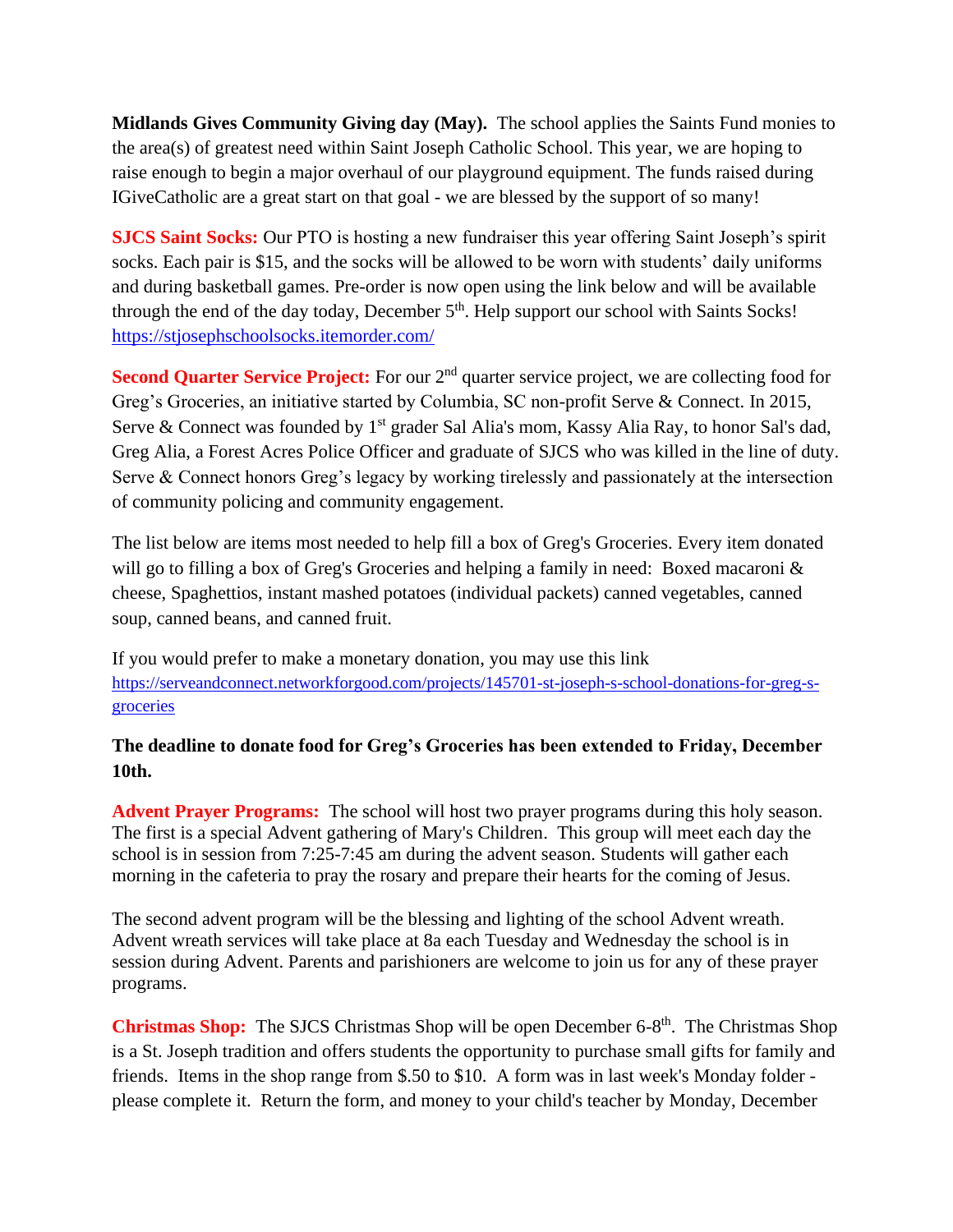6<sup>th</sup>. We will have the shop in the cafeteria again this year. However, for 2nd-6th grade, shopping will go back to taking place during lunch and recess. The 4K-1st grade classes will sign up for a designated time slot the first two days of the store. Official store hours will be 8:30-2 M-T. Wednesday shopping will only be open from 11-1:30.

**SJCS Student Council Fundraiser for Greg's Groceries:** Student Council is sponsoring a Chick-fil-A biscuit sale. Orders are due on **Monday, December 13th**, and biscuits will be delivered on **Wednesday, December 15th**. All proceeds will be donated to Greg's Groceries. Save time in the morning by purchasing chicken biscuit(s) for breakfast. Sandwiches will be hot and ready and delivered to classrooms at 7:30. You must pre-order there will be no biscuits sold on Wednesday. **The cost is \$4 per biscuit**. Please complete and return one order form per student with payment to your teacher or school office **no later than Monday, December 13th** . Checks should be made payable to Saint Joseph Catholic School. See attached flyer. The flyer will also be in tomorrow's Monday Folder.

**SJCS Christmas Program:** The school will host our Christmas program on Thursday, December  $16<sup>th</sup>$ . This year due to a change in the max capacity of the gym we will be hosting two shows. The first show will be from 6:00-6:45 and will feature  $4K$ ;  $1^{st}$ ;  $3^{rd}$ ; and  $5^{th}$  grades as well as the Bel Canto choir. The  $2<sup>nd</sup>$  show will be 7:15-8:00 and will feature 5K;  $2<sup>nd</sup>$ ;  $4<sup>th</sup>$  and  $6<sup>th</sup>$ . We ask that your child be dropped off 30 minutes before the start of their show and picked up immediately following their show from their homerooms. Families who have students in both shows are asked to keep their children who are not performing with them in the audience. We look forward to having the community together for the Christmas program. Please contact Mrs. Cynthia Fruth [Cfruth@stjosdevine.com](mailto:Cfruth@stjosdevine.com) with questions.

**Used Uniform Sale:** The PTO will be hosting a Used Uniform Sale on Monday, January 3, 2022, from 2:00-4:00 pm in the school cafeteria. If you're interested in selling clothes at the event please email [SJUS2021@gmail.com](mailto:SJUS2021@gmail.com) for tags. Drop off for tagged clothes will be at the school office from 8am-12pm on January 3rd. Please see the attached flyer.

**PSAT:** Northwestern -The Center for Talent Development, in collaboration with Saint Joseph Catholic School, is offering the opportunity for students in grades 3-6 to take the  $PSAT^{TM}$  8/9 as part of a national Talent Search Program. The test will be offered here at Saint Joseph School on Saturday, January 22<sup>nd,</sup> and Saturday, February 12<sup>th</sup>. Please see the attached flyer for more information and to register for the test.

**Covid Children's Vaccinations:** The decision to give the Covid vaccination is a parental choice. If you decide to vaccinate your child, please share that information with our School Nurse, Jessica Eadon [Jeadon@stjosdevine.com.](mailto:Jeadon@stjosdevine.com) The school will be tracking those who are vaccinated for the purpose of quarantining. Students who are fully vaccinated or have tested positive for COVID in the past 90 days and do not have symptoms will not be required to quarantine. To date, we have 110 students who have either started and or completed the